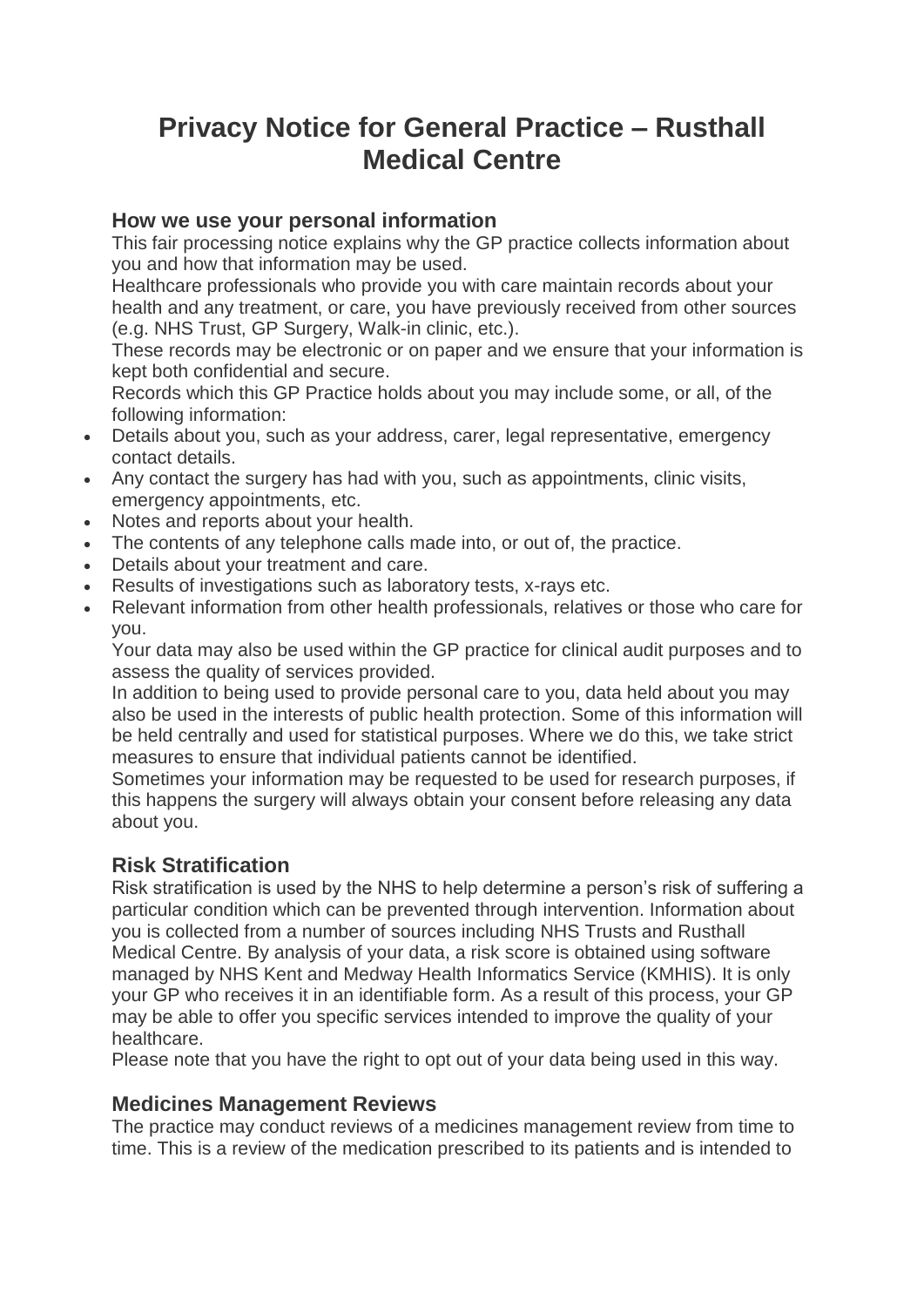ensure that they receive the most appropriate, up to date and cost effective treatments.

# **How do we maintain the confidentiality of your records?**

All personal data, whether electronic or physical, is stored securely and only accessible in accordance with our data protection policy, which ensures that the only people who have access to it are those who have a lawful need to do so. We are committed to protecting your privacy and will only use information collected lawfully in accordance with:

- General Data Protection Regulations (EU 2016/679)
- Data Protection Act 2018
- Human Rights Act 1998
- Common Law Duty of Confidentiality
- Health and Social Care Act 2012
- NHS Codes of Confidentiality, Information Security and Records Management Every member of staff who works for an NHS organisation has a legal obligation to keep information about you confidential.

We will only ever use or share information about you if there is a genuine need for it. We will not disclose your information to any third party without your permission unless there are exceptional circumstances (eg. in life or death situations), where the law requires information to be passed on.

We will follow the framework for information sharing as set out by the Caldicott principles.

# **Who are our partner organisations?**

Subject to strict agreements on how it will be used, we may share your data with some or all of the following partner organisations who may be involved in your healthcare;

- NHS and other Foundation Trusts, including Ambulance Trusts
- NHS Commissioning Support Units and Clinical Commissioning Groups
- The Care Quality Commission (CQC)
- Other GP surgeries and healthcare providers such as dentists, opticians and pharmacists
- Social Care Services either directly or via the Health and Social Care Information Centre (HSCIC)
- Local Authorities and Education Services
- Fire and Rescue Services, Police and Judicial Services
- Voluntary and Private Sector Providers
- Other 'data processors' which you will be informed of You will be informed with whom your data is intended to be shared with and may be asked for explicit consent to allow this to happen, should the need arise. We may also use external companies to process personal information, such as for archiving purposes. These companies are bound by contractual agreements to ensure that all personal data is kept confidential and secure.

#### **Access to personal information**

You will have a right now and under the General Data Protection Regulations to request access to view, or obtain, copies of whatever information the surgery holds about you and to have it amended, should it be inaccurate. In order to request this, you need to do the following: